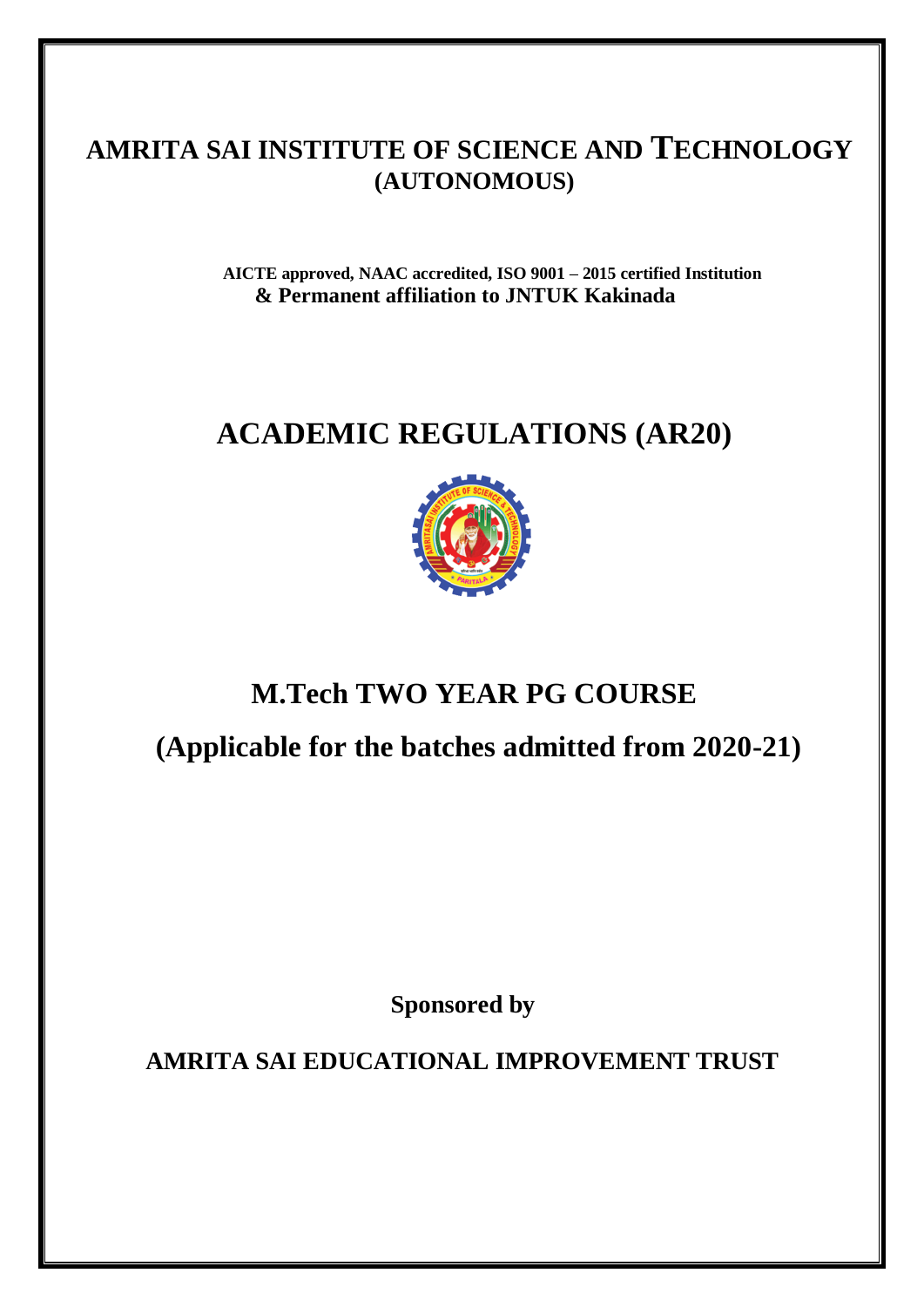#### **ACADEMIC REGULATIONS (AR20) FOR M. Tech (REGULAR) DEGREE COURSE**

- Applicable for the students of M. Tech (Regular) Course from the Academic Year 2020-21 onwards
- The M. Tech Degree of Jawaharlal Nehru Technological University Kakinada shall be conferred on candidates who are admitted to the program and who fulfill all the requirements for the award of the Degree.

# **ELIGIBILITY FOR ADMISSIONS**

- Admission to the above program shall be made subject to eligibility, qualification and specialization as prescribed by the college from time to time.
- Admissions shall be made on the basis of merit/rank obtained by the candidates at the qualifying Entrance Test conducted by the college or on the basis of any other order of merit as approved by the college, subject to reservations as laid down by the Govt. from time to time.

# **AWARD OF M. Tech DEGREE**

- A student shall be declared eligible for the award of the M. Tech Degree, if he pursues a course of study in not less than two and not more than four academic years.
- The student shall register for all 80 credits and secure all the 80 credits.
- The minimum instruction days in each semester are 90.

# **COURSES OF STUDY**

The following specializations are offered at present for the M. Tech course of study.

- 1. M.Tech- Structural Engineering
- 2. M.Tech- Power Electronics
- 3. M.Tech- Digital Electronics and Communication Systems
- 4. M.Tech- VLSI & Embedded System Design
- 5. M.Tech- Computer Science & Engineering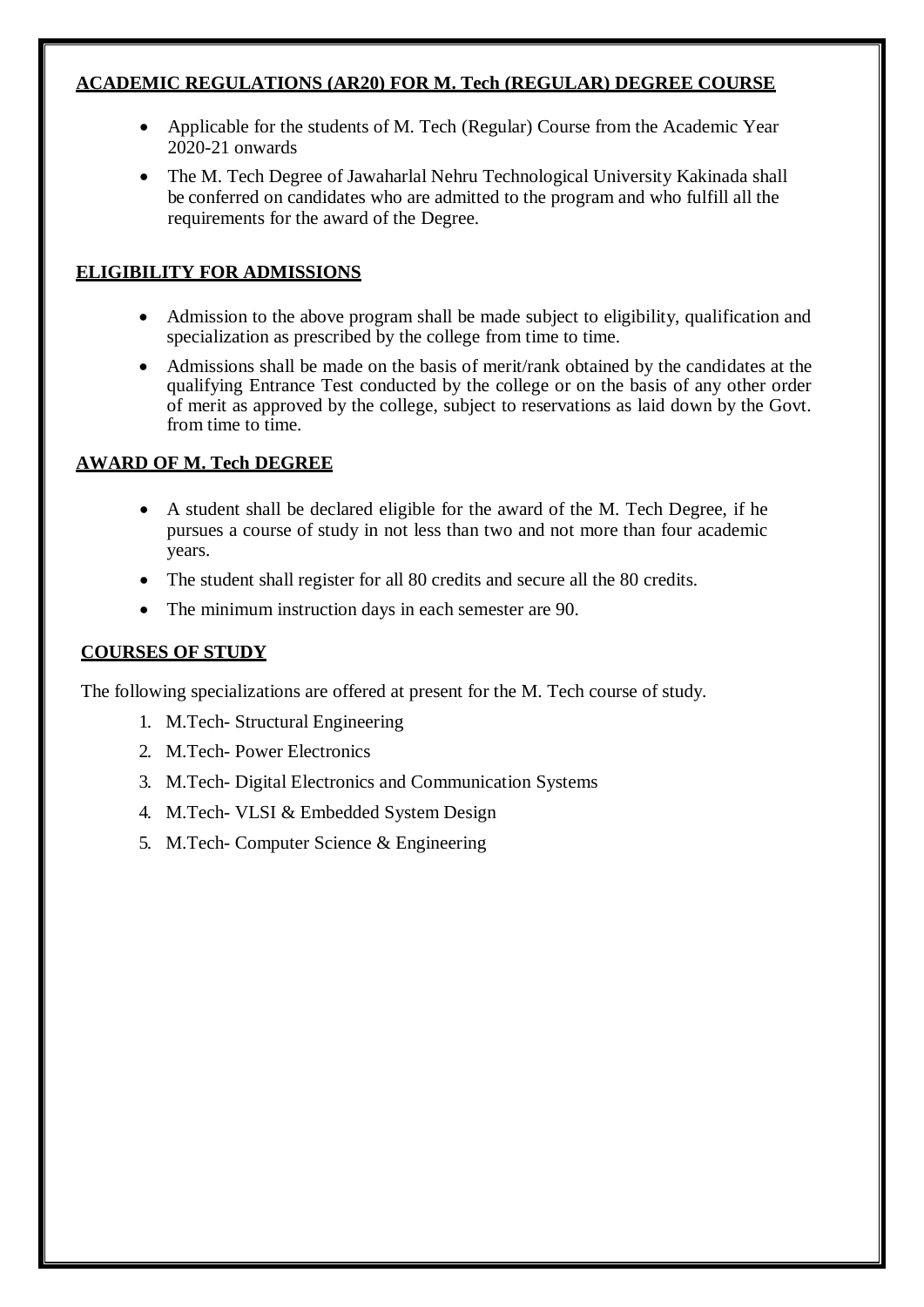**Departments offering M. Tech Programmes with specializations are noted below:**

| <b>CIVIL</b> | 1. M.Tech-Structural Engineering                                                                   |  |  |
|--------------|----------------------------------------------------------------------------------------------------|--|--|
| EEE          | 1. M.Tech-Power Electronics                                                                        |  |  |
| <b>ECE</b>   | 1.M.Tech- Digital Electronics and Communication Systems<br>2.M.Tech- VLSI & Embedded System Design |  |  |
| CSE          | 1.M.Tech- Computer Science & Engineering                                                           |  |  |

# **ATTENDANCE**

- A student shall be eligible to write college end examinations if he acquires a minimum of 75% of attendance in aggregate of all the subjects.
- Condonation of shortage of attendance in aggregate up to 10% (65% and above and below 75%) in each semester shall be granted by the College Academic Committee.
- Shortage of Attendance below 65% in aggregate shall not be condoned.
- Students whose shortage of attendance is not condoned in any semester are not eligible to write their end semester examination of that class.
- A prescribed fee shall be payable towards condonation of shortage of attendance.
- A student shall not be promoted to the next semester unless he satisfies the attendance requirement of the present semester, as applicable. They may seek readmission into that semester when offered next. If any candidate fulfills the attendance requirement in the present semester, he shall not be eligible for readmission into the same class.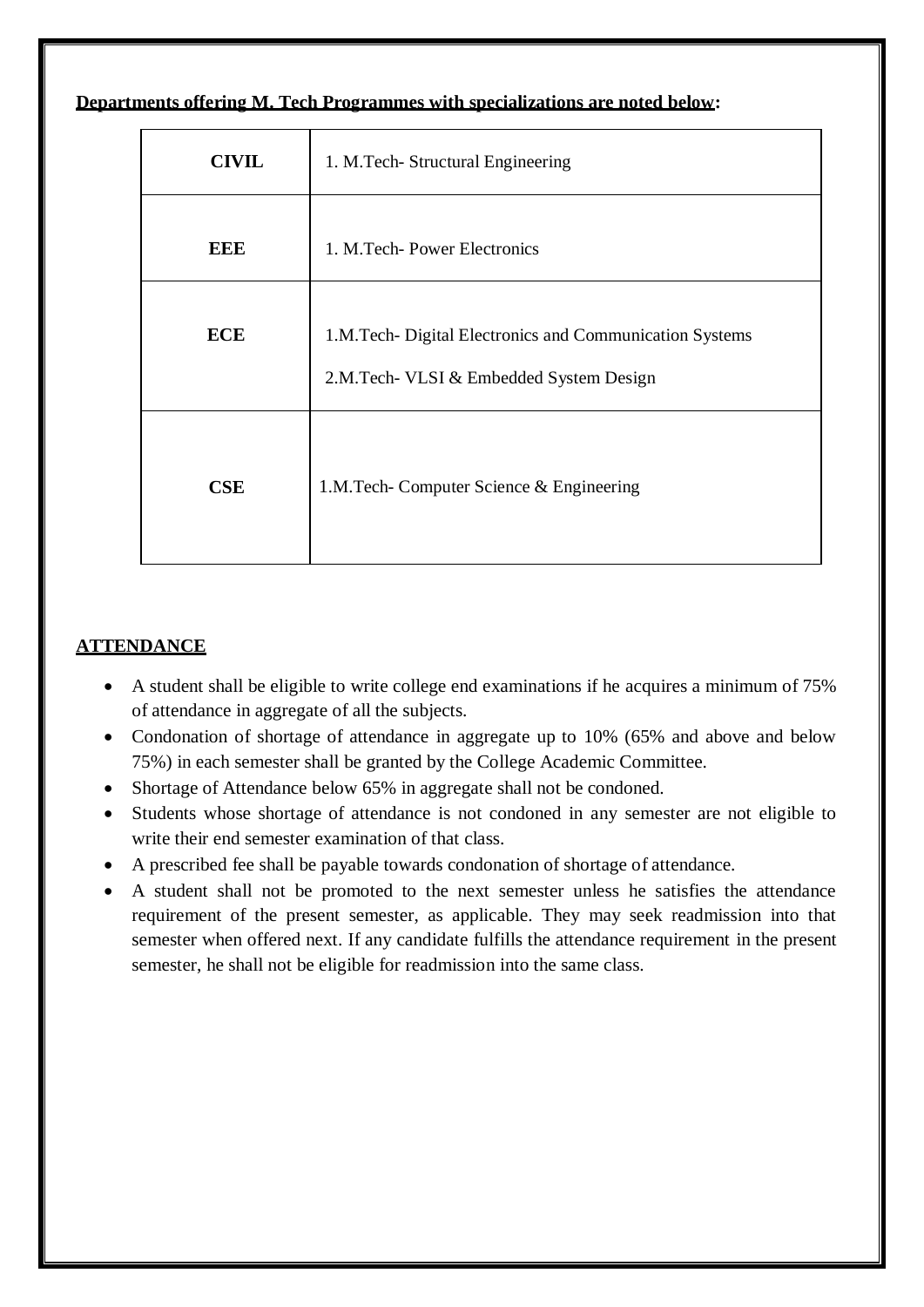### **EVALUATION**

- $\triangleright$  The performance of the candidate in each semester shall be evaluated subject-wise, with a maximum of 100 marks for theory and 100 marks for practicals, on the basis of Internal Evaluation and End Semester Examination.
- $\triangleright$  For the theory subjects 60 marks shall be awarded based on the performance in the End Semester Examination and 40 marks shall be awarded based on the Internal Evaluation. The internal evaluation shall be made based on the **average** of the marks secured in the two Mid Term-Examinations conducted-one in the middle of the Semester and the other immediately after the completion of instruction. Each mid term examination shall be conducted for a total duration of 120 minutes with 4 questions (without choice) each question for 10 marks. End semester examination is conducted for 60 marks for 5 questions to be answered out of 8 questions.
- $\triangleright$  For practical subjects, 60 marks shall be awarded based on the performance in the End Semester Examinations and 40 marks shall be awarded based on the day-to-day performance as Internal Marks.
- There shall be two seminar presentations during III semester and IV semester. For seminar, a student under the supervision of a faculty member, shall collect the literature on a topic and critically review the literature and submit it to the department in a report form and shall make an oral presentation before the Project Review Committee consisting of Head of the Department, Supervisor and two other senior faculty members of the department. For each Seminar there will be only internal evaluation of 50 marks. A candidate has to secure a minimum of 50% of marks to be declared successful.
- $\triangleright$  A candidate shall be deemed to have secured the minimum academic requirement in a subject if he secures a minimum of 40% of marks in the End semester Examination and a minimum aggregate of 50% of the total marks in the End Semester Examination and Internal Evaluation taken together.
- $\triangleright$  In case the candidate does not secure the minimum academic requirement in any subject he has to reappear for the End semester Examination in that subject. A candidate shall be given one chance to re-register for each subject provided the internal marks secured by a candidate are less than 50% and has failed in the end examination. In such a case, the candidate must reregister for the subject(s) and secure the required minimum attendance. The candidate's attendance in the re-registered subject(s) shall be calculated separately to decide upon his eligibility for writing the end examination in those subject(s). In the event of the student taking another chance, his internal marks and end examination marks obtained in the previous attempt stand cancelled. For re-registration the candidates have to apply to the college through the college by paying the requisite fees and get approval from the college before the start of the semester in which re-registration is required.
- $\triangleright$  In case the candidate secures less than the required attendance in any re registered subject (s), he shall not be permitted to write the End Examination in that subject. He shall again reregister the subject when next offered.
- $\triangleright$  Laboratory examination for M. Tech. courses must be conducted with two Examiners, one of them being the Laboratory Class Teacher or teacher of the respective college and the second examiner shall be appointed by the college from the panel of examiners submitted by the respective college.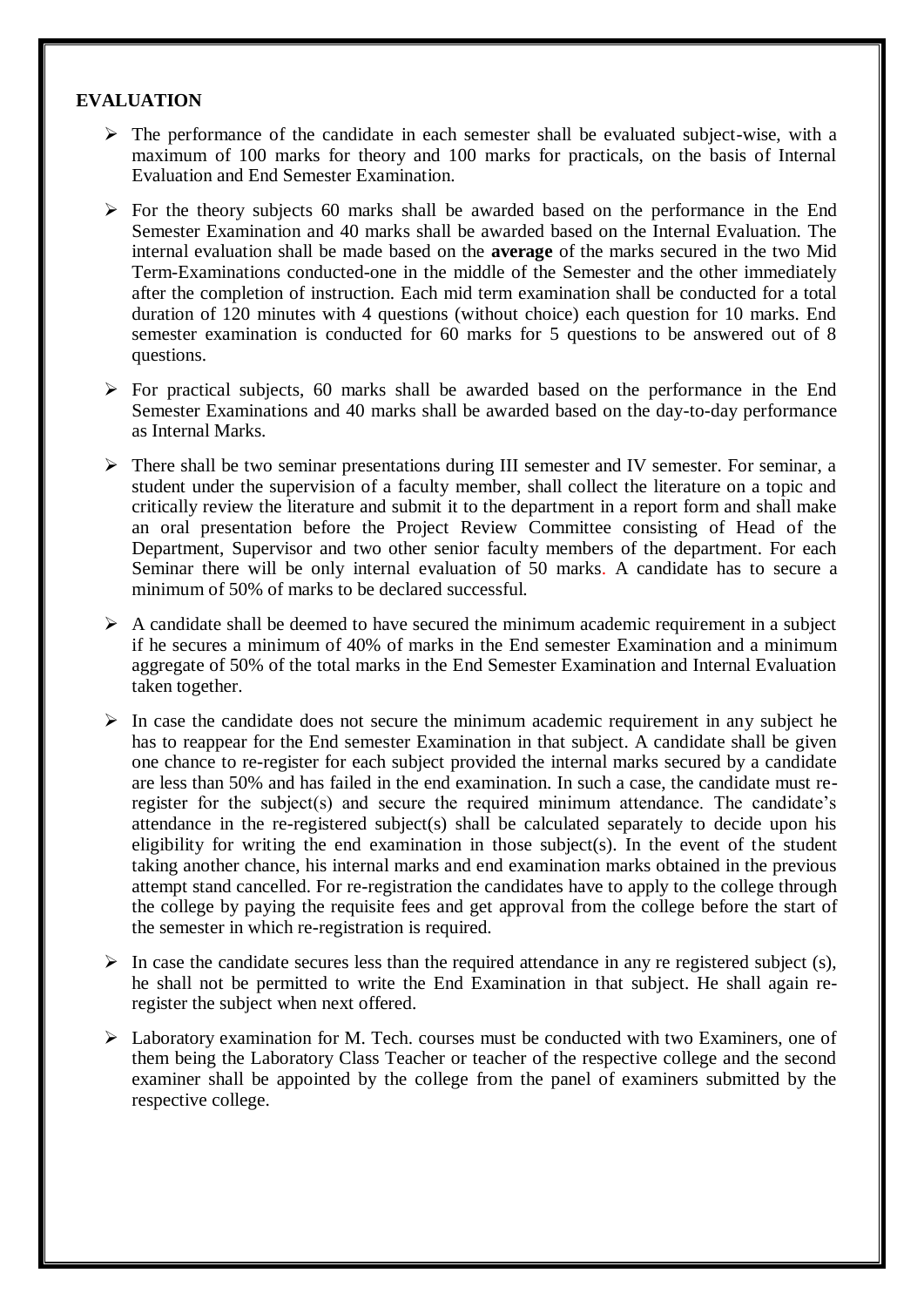### **EVALUATION OF PROJECT/DISSERTATION WORK:**

- Every candidate shall be required to submit a thesis or dissertation on a topic approved by the Project Review Committee.
- A Project Review Committee (PRC) shall be constituted with Head of the Department and two other senior faculty members.
- Registration of Project Work: A candidate is permitted to register for the project work after satisfying the attendance requirement of all the subjects, both theory and practical.
- After registration of project work a candidate has to submit, in consultation with his project supervisor, the title, objective and plan of action of his project work for approval. The student can initiate the Project work, only after obtaining the approval from the Project Review Committee (PRC).
- If a candidate wishes to change his supervisor or topic of the project, he can do so with the approval of the Project Review Committee (PRC). However, the Project Review Committee (PRC) shall examine whether or not the change of topic/supervisor leads to a major change of his initial plans of project proposal. If yes, his date of registration for the project work starts from the date of change of Supervisor or topic as the case may be.
- A candidate shall submit his status report in two stages at least with a gap of 3 months between them.
- The work on the project shall be initiated at the beginning of the II year and the duration of the project is two semesters. A candidate is permitted to submit Project Thesis only after successful completion of theory and practical course with the approval of PRC not earlier than 40 weeks from the date of registration of the project work. The candidate has to pass all the theory and practical subjects before submission of the Thesis.
- Three copies of the Project Thesis certified by the supervisor shall be submitted to the College/School/Institute.
- The thesis shall be adjudicated by one examiner selected from other universities/autonomous colleges. For this, the Principal of the College will select one examiner from a panel of five examiners proposed by controller of examination with the help of supervisor, who are eminent in that field.
- If the report of the examiner is not favorable, the candidate shall revise and resubmit the Thesis, in the time frame as decided by the PRC. If the report of the examiner is unfavorable again, the thesis shall be summarily rejected. The candidate has to re-register for the project and complete the project within the stipulated time after taking the approval from the college.
- If the report of the examiner is favorable, Viva-Voce examination shall be conducted by a board consisting of the Supervisor, Head of the Department and the examiner who adjudicated the Thesis. The Board shall jointly report the candidate's work as one of the following:
	- (i) Excellent (ii) Good (iii)Satisfactory (iv) Unsatisfactory
- The Head of the Department shall coordinate and make arrangements for the conduct of Viva-Voce examination.
- If the report of the Viva-Voce is unsatisfactory, the candidate shall retake the Viva- Voce examination only after three months. If he fails to get a satisfactory report at the second Viva-Voce examination, the candidate has to re-register for the project and complete the project within the stipulated time after taking the approval from the college.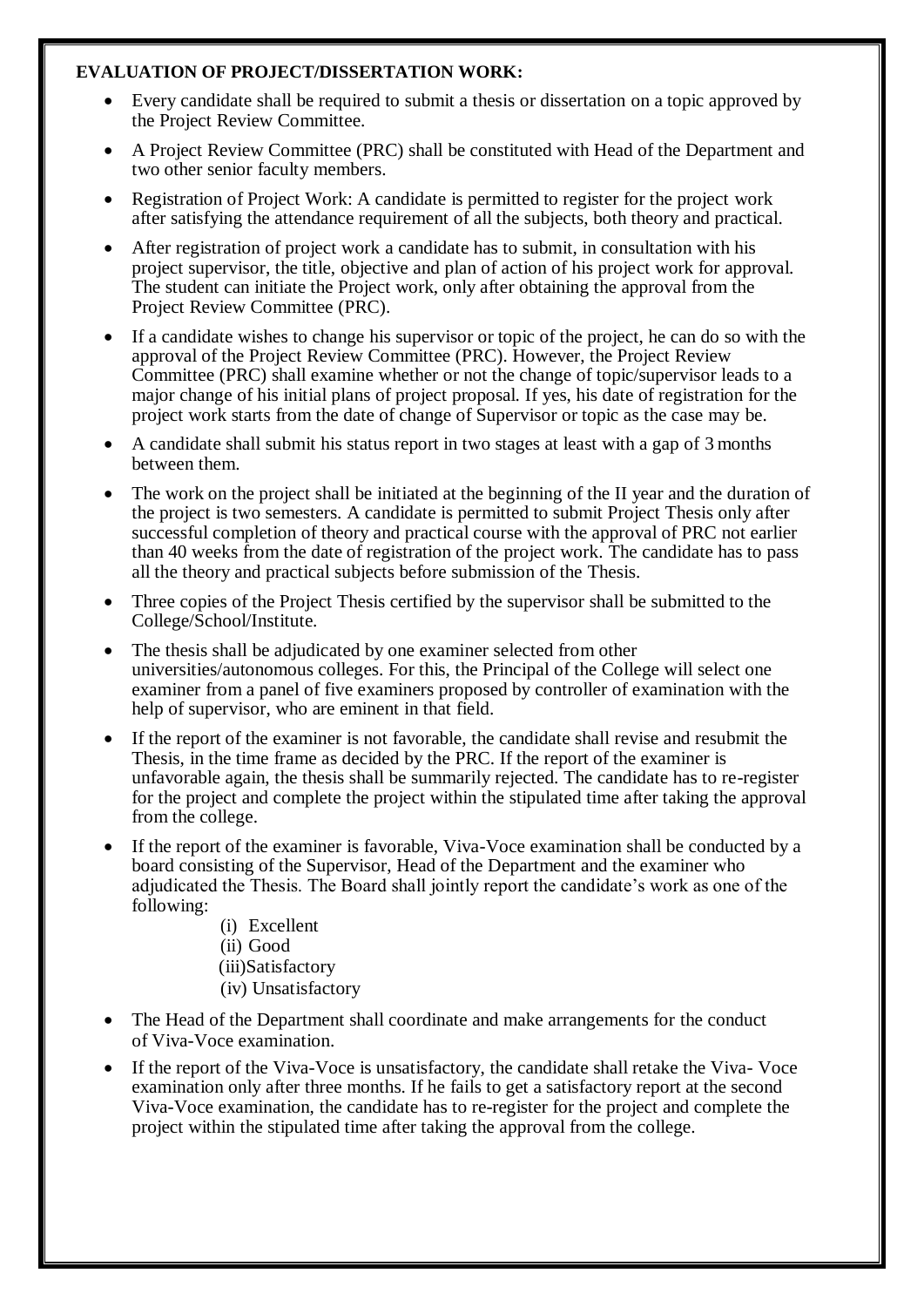#### **CGPA:**

| <b>Marks</b><br>Range<br><b>Theory</b><br>$(Max-100)$ | <b>Marks Range</b><br>Lab<br>$(Max-75)$ | Letter<br>Grade | <b>Level</b> | <b>Grade Point</b> |
|-------------------------------------------------------|-----------------------------------------|-----------------|--------------|--------------------|
| > 90                                                  | $\geq 90$                               | ∩               | Outstanding  | 10                 |
| $>85$ to $< 90$                                       | $>85$ to $< 90$                         | S               | Excellent    | 9                  |
| $>80$ to $< 85$                                       | $>80$ to $< 85$                         | A               | Very Good    | 8                  |
| $>70$ to $< 80$                                       | $>70$ to $< 80$                         | B               | Good         | $\mathcal{I}$      |
| $≥60$ to <70                                          | $>60$ to $< 70$                         | C               | Fair         | 6                  |
| $≥ 50$ to $≤ 60$                                      | $>50$ to $<60$                          | D               | Satisfactory | 5                  |
| $50$                                                  | $50$                                    | F               | Fail         | 0                  |
|                                                       |                                         | Ab              | Absent       |                    |

#### **Computation of SGPA:**

- The following procedure is to be adopted to compute the Semester Grade Point Average. (SGPA) and Cumulative Grade Point Average (CGPA):
- The **SGPA** is the ratio of sum of the product of the number of credits with the grade points scored by a student in all the courses taken by a student and the sum of the number of credits of all the courses undergone by a student, i.e.

**SGPA (Si) =** ∑ **(Ci X Gi) /** ∑ **Ci**

Where Ci is the number of credits of the  $i<sup>th</sup>$  course and Gi is the grade point scored by the student in the  $i<sup>th</sup>$  course.

#### **Computation of CGPA:**

• The **CGPA** is also calculated in the same manner taking into account all the courses undergone by a student over all the semester of a program, i.e.

#### $CGPA = \sum (Ci X Si) / \sum Ci$

th

Where Si is the SGPA of the i semester and Ci is the total number of credits in that semester.

The SGPA and CGPA shall be rounded off to 2 decimal points and reported in the transcripts.

Equivalent Percentage =  $(CGPA - 0.75) \times 10$